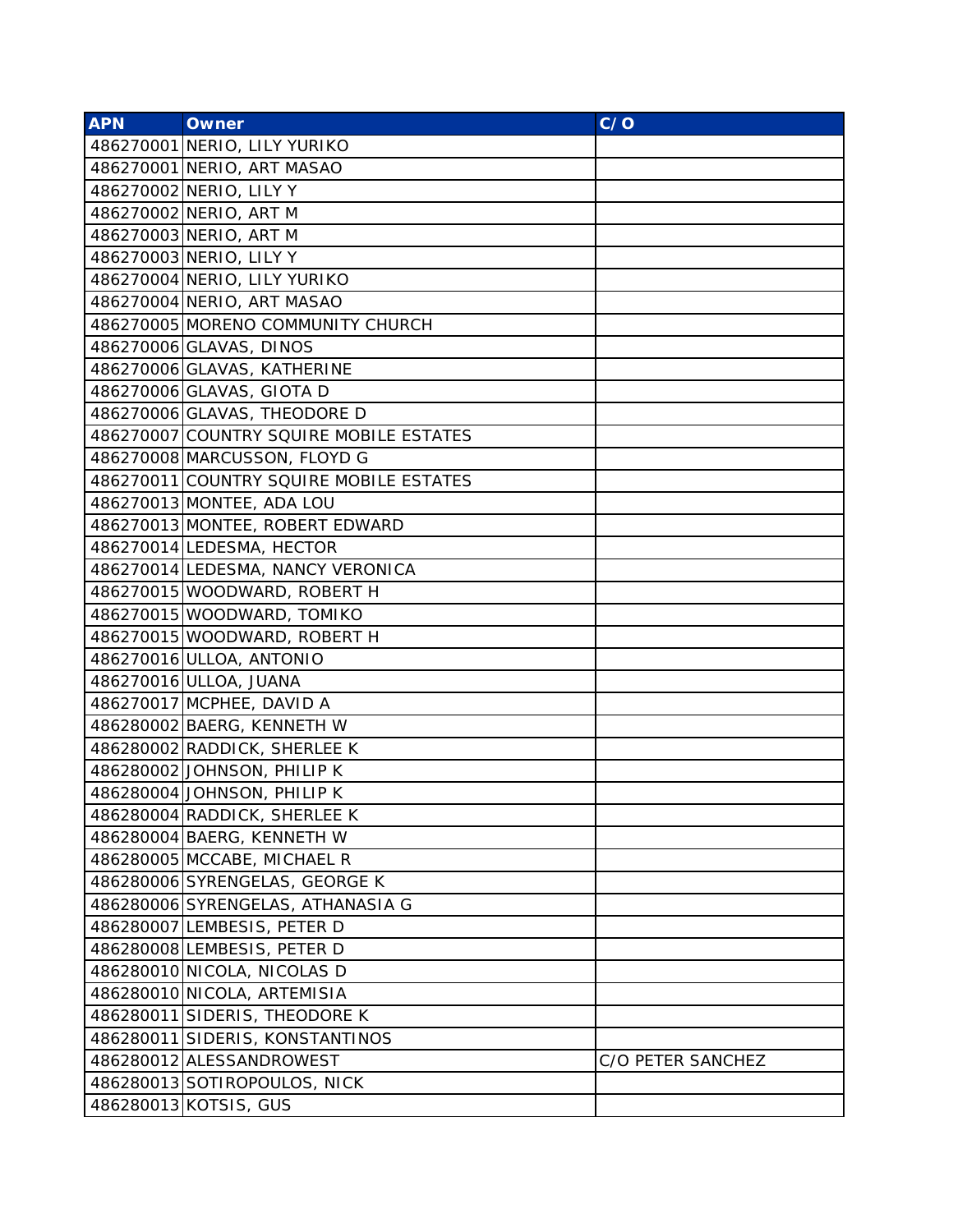|                      | 486280013 KOTSIS, DORA                           |                           |
|----------------------|--------------------------------------------------|---------------------------|
|                      | 486280025 COUNTY OF RIVERSIDE                    | C/O REAL ESTATE DIVISION  |
|                      | 486280037 COUNTY OF RIVERSIDE ASSET LEASING CORP | C/O CLERK OF THE BOARD    |
|                      | 486280043 26TH CORP                              |                           |
|                      | 486280043 GRANITE CAPITOL                        |                           |
|                      | 486280055 MORENO VALLEY PROP                     |                           |
|                      | 487470022 CHANG, CHIN CHU CHEN                   |                           |
|                      | 487470022 CHU, DANIEL C                          |                           |
|                      | 487470022 CHOU, LESLIE L                         |                           |
| 487470022 SU, PI YUN |                                                  |                           |
|                      | 487470023 CITY OF MORENO VALLEY                  |                           |
|                      | 487520004 MENJIVAR, YESENIA LISSETTE             |                           |
|                      | 487520005 RODRIGUEZ, VERONICA                    |                           |
|                      | 487520006 LAPLAP, BETTY                          |                           |
|                      | 487520007 YE, ZHIJIANG                           |                           |
|                      | 487520007 HUANG, YUE                             |                           |
| 487520008 CHEN, ANN  |                                                  |                           |
|                      | 487520008 MU, PHILLIP                            |                           |
|                      | 487520009 DELACRUZ, RICHARD                      |                           |
|                      | 487520010 THOMPSON, CHANNON                      |                           |
| 487520011 LY, ALBERT |                                                  |                           |
|                      | 487520011 LY, CAM YEN                            |                           |
|                      | 487520012 PRITCHARD, LAQUISHA                    |                           |
|                      | 487520013 ARELLANO, RICHARD                      |                           |
|                      | 487520014 QUINONES, ESTERLITA FIEL               |                           |
|                      | 487520015 OPTIMAL PROP                           |                           |
|                      | 487520016 KAMEL, ATEF S                          |                           |
|                      | 487520017 VIS, ROBERT J                          |                           |
|                      | 487520017 VIS, LEAH M                            |                           |
|                      | 487520018 TIMBOL, MARYLOU                        |                           |
|                      | 487520019LI, PAMELA CHAU DIEP                    |                           |
|                      | 487520019 LI, LIANG TAC                          |                           |
|                      | 487520020 SAADE, TINA                            |                           |
|                      | 487520021 SOUVANNALITH, KHEUATHONG               |                           |
|                      | 487531003 PENNYMAC CORP                          |                           |
|                      | 487531004 LUA, VERONICA                          |                           |
|                      | 487531005 CHERA, HARWINDER K                     |                           |
|                      | 487531006 JACKSON, JEFFREY WAYNE                 |                           |
|                      | 487531007 ZWIRN, MICHAEL JAY                     |                           |
|                      | 487531007 ZWIRN, IRMA                            |                           |
|                      | 487531020 MAHOGANY FIELDS HOMEOWNERS ASSN        | C/O WESTERN PACIFIC HOUSI |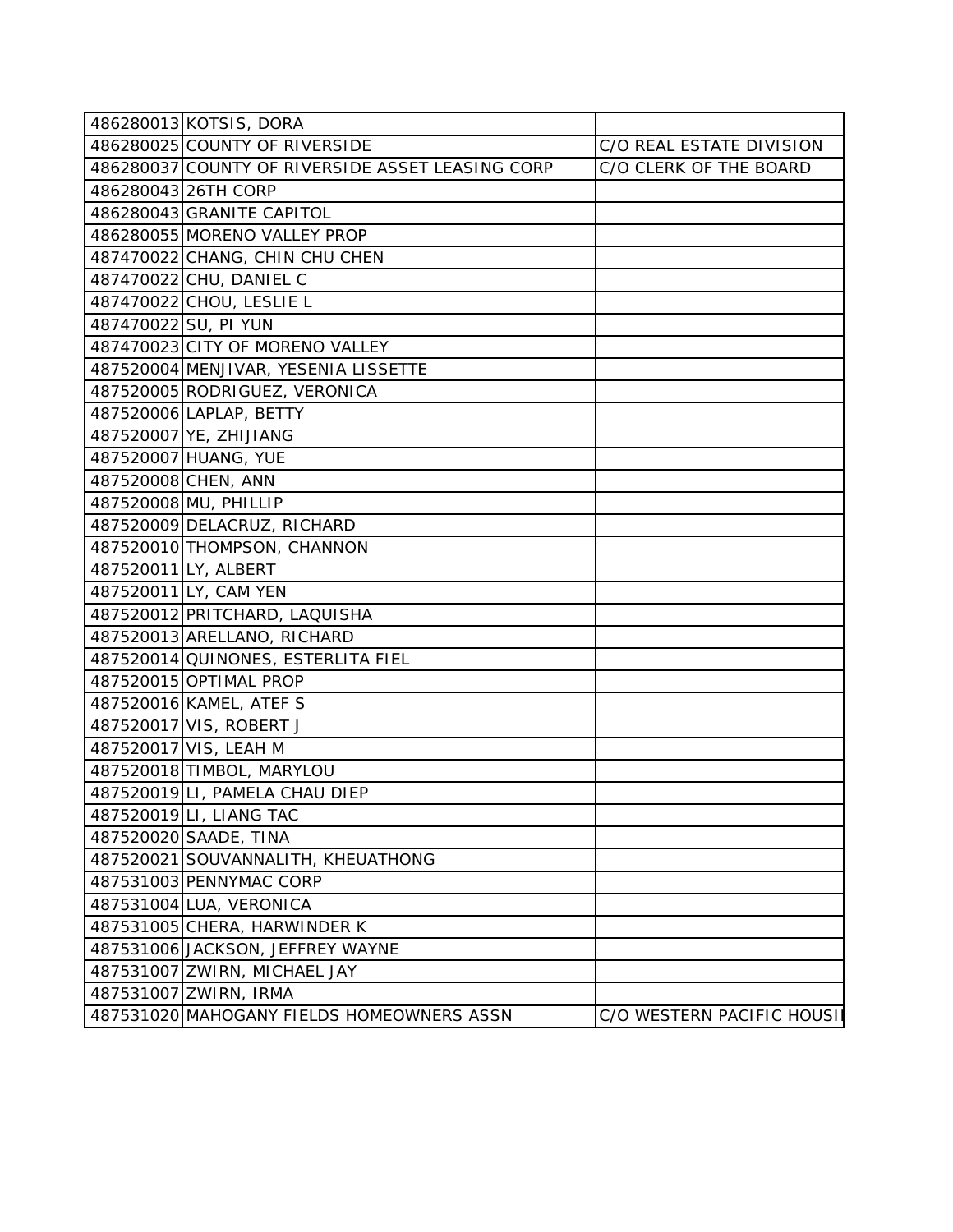| <b>Owner Address</b>    | <b>Owner City</b>         | <b>Owner Zip</b> | <b>Situs Number</b> |
|-------------------------|---------------------------|------------------|---------------------|
| 17122 MARINA VIEW       | HUNTINGTON BEACH CA 92649 |                  | 0                   |
| 17122 MARINA VIEW       | HUNTINGTON BEACH CA 92649 |                  | 0                   |
| 17122 MARINA VIEW PL    | HUNTINGTON BEACH CA 92649 |                  | 0                   |
| 17122 MARINA VIEW PL    | HUNTINGTON BEACH CA 92649 |                  | 0                   |
| 17122 MARINA VIEW       | HUNTINGTON BEACH CA 92649 |                  | 0                   |
| 17122 MARINA VIEW       | HUNTINGTON BEACH CA 92649 |                  | 0                   |
| 17122 MARINA VIEW       | HUNTINGTON BEACH CA 92649 |                  | 0                   |
| 17122 MARINA VIEW       | HUNTINGTON BEACH CA 92649 |                  | 0                   |
| 26755 ALESSANDRO BLV    | <b>MORENO VALLEY</b>      | 92555            | 26755               |
| 2661 BAYLOR AVE         | ANAHEIM CA                | 92801            | 0                   |
| 2661 BAYLOR AVE         | ANAHEIM CA                | 92801            | 0                   |
| 2661 BAYLOR AVE         | ANAHEIM CA                | 92801            | 0                   |
| 2661 BAYLOR AVE         | ANAHEIM CA                | 92801            | 0                   |
| 1121 E PHILADELPHIA ST  | ONTARIO CA                | 91710            | 0                   |
| 1545 RANCHWOOD LN       | FALLBROOK CA              | 92028            | 0                   |
| 1121 E PHILADELPHIA ST  | ONTARIO CA                | 91710            | 0                   |
| 14050 BLUE RIBBON LN    | <b>MORENO VALLEY</b>      | 92555            | 14050               |
| 14050 BLUE RIBBON LN    | <b>MORENO VALLEY</b>      | 92555            | 14050               |
| 14100 BLUE RIBBON LN    | <b>MORENO VALLEY</b>      | 92553            | 14100               |
| 14100 BLUE RIBBON LN    | <b>MORENO VALLEY</b>      | 92553            | 14100               |
| 14140 BLUE RIBBON LN    | <b>MORENO VALLEY</b>      | 92555            | 14140               |
| 14140 BLUE RIBBON LN    | <b>MORENO VALLEY</b>      | 92555            | 14140               |
| 14140 BLUE RIBBON LN    | <b>MORENO VALLEY</b>      | 92555            | 14140               |
| 14190 BLUE RIBBON LN    | <b>MORENO VALLEY</b>      | 92555            | 14190               |
| 14190 BLUE RIBBON LN    | <b>MORENO VALLEY</b>      | 92555            | 14190               |
| 35396 EL DIAMANTE DR    | WILDOMAR CA               | 92595            | 0                   |
| 1957 PORT ALBANS PL     | NEWPORT BEACH CA          | 92660            | 0                   |
| 1957 PORT ALBANS PL     | NEWPORT BEACH CA          | 92660            | 0                   |
| 1957 PORT ALBANS PL     | NEWPORT BEACH CA          | 92660            | 0                   |
| 1957 PORT ALBANS PL     | NEWPORT BEACH CA          | 92660            | 0                   |
| 1957 PORT ALBANS PL     | NEWPORT BEACH CA          | 92660            | Ő                   |
| 1957 PORT ALBANS PL     | NEWPORT BEACH CA          | 92660            | 0                   |
| 10781 BREEZY MEADOW DR  | MORENO VALLEY CA          | 92557            | 0                   |
| 18278 MT STEWART CIR    | FOUNTAIN VALLEY CA        | 92708            | 0                   |
| 18278 MT STEWART CIR    | FOUNTAIN VALLEY CA        | 92708            | 0                   |
| 432 E STONE CANYON WAY  | BREA CA                   | 92621            | 0                   |
| 432 E STONE CANYON WAY  | BREA CA                   | 92621            | 0                   |
| 5011 SCOTT CIR          | LA PALMA CA               | 90623            | 0                   |
| 5011 SCOTT CIR          | LA PALMA CA               | 90623            | 0                   |
| 1520 MARINE AVE         | MANHATTAN BEACH CA        | 90266            | 0                   |
| 1520 MARINE AVE         | MANHATTAN BEACH CA        | 90266            | 0                   |
| 4900 ARLINGTON AVE NO A | RIVERSIDE CA              | 92504            | 0                   |
| 10822 HOWARD ST         | WHITTIER CA               | 90606            | 0                   |
| 10822 HOWARD ST         | WHITTIER CA               | 90606            | 0                   |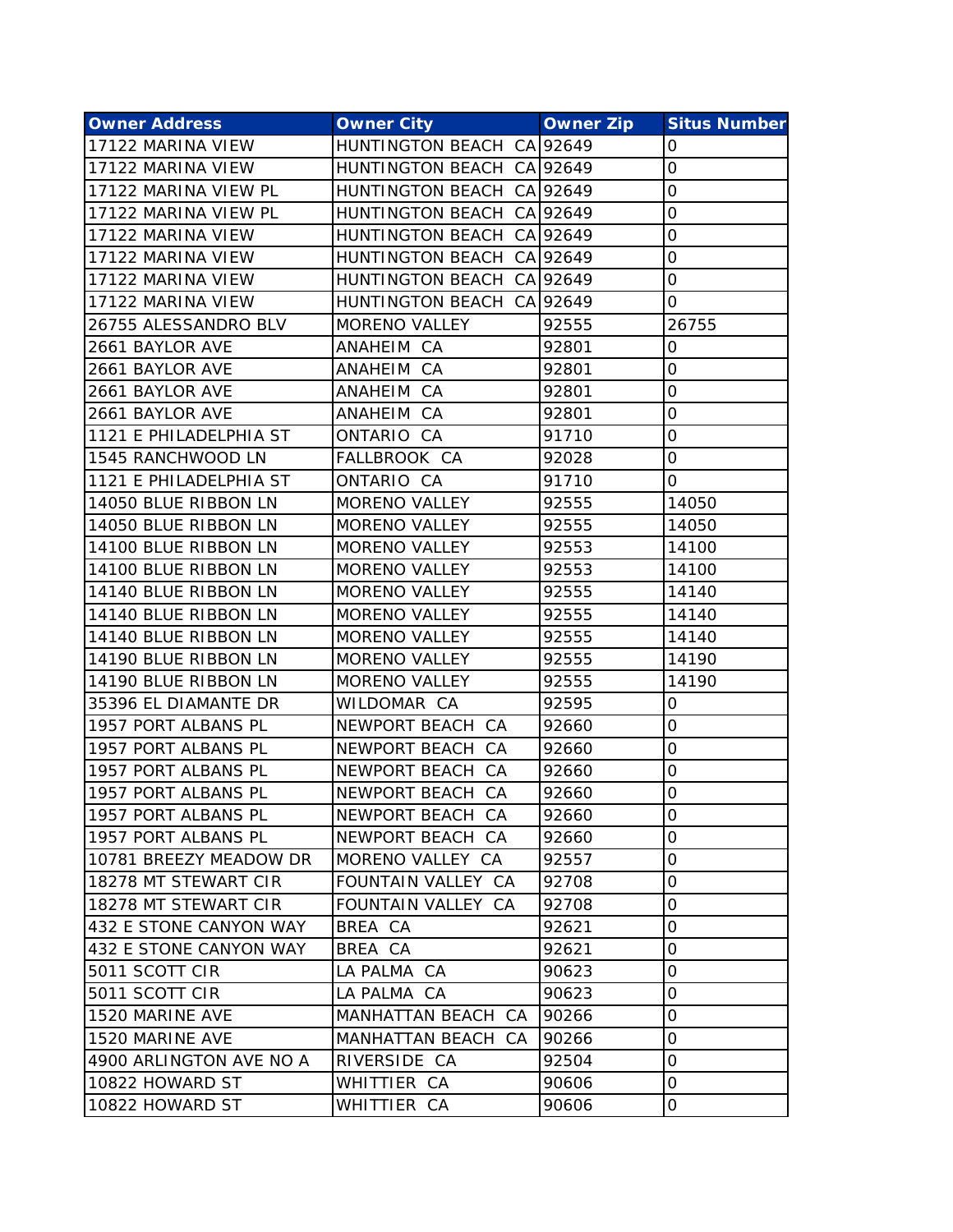| 10822 HOWARD ST         | WHITTIER CA          | 90606 | 0           |
|-------------------------|----------------------|-------|-------------|
| P O BOX 1180            | RIVERSIDE CA         | 92502 | 0           |
| P O BOX                 | RIVERSIDE CA         | 92502 | 0           |
| 23205 SUNNYMEAD BLV 200 | MORENO VALLEY CA     | 92553 | 0           |
| 23205 SUNNYMEAD BLV 200 | MORENO VALLEY CA     | 92553 | 0           |
| 14225 CORPORATE WAY     | MORENO VALLEY CA     | 92553 | $\mathbf 0$ |
| 8233 DUARTE RD          | SAN GABRIEL CA       | 91775 | 0           |
| 8233 DUARTE RD          | SAN GABRIEL CA       | 91775 | 0           |
| 8233 DUARTE RD          | SAN GABRIEL CA       | 91775 | 0           |
| 8233 DUARTE RD          | SAN GABRIEL CA       | 91775 | 0           |
| P O BOX 88005           | MORENO VALLEY CA     | 92552 | 26960       |
| 13960 MONET ST          | MORENO VALLEY        | 92555 | 13960       |
| 26497 SEQUOIA ST        | <b>MORENO VALLEY</b> | 92555 | 26497       |
| 26483 SEQUOIA ST        | <b>MORENO VALLEY</b> | 92555 | 26483       |
| 15385 ABAZO DR          | MORENO VALLEY CA     | 92555 | 26469       |
| 15385 ABAZO DR          | MORENO VALLEY CA     | 92555 | 26469       |
| 2808 CAROLINE WY        | ARCADIA CA           | 91007 | 26455       |
| 2808 CAROLINE WY        | ARCADIA CA           | 91007 | 26455       |
| 26441 SEQUOIA ST        | MORENO VALLEY        | 92555 | 26441       |
| 26427 SEQUOIA ST        | <b>MORENO VALLEY</b> | 92555 | 26427       |
| 8811 CAMINO REAL        | SAN GABRIEL CA       | 91775 | 26413       |
| 8811 CAMINO REAL        | SAN GABRIEL CA       | 91775 | 26413       |
| 26399 SEQUOIA ST        | <b>MORENO VALLEY</b> | 92555 | 26399       |
| 26385 SEQUOIA ST        | <b>MORENO VALLEY</b> | 92555 | 26385       |
| 26371 SEQUOIA ST        | <b>MORENO VALLEY</b> | 92555 | 26371       |
| 846 WINDING BROOK LN    | WALNUT CA            | 91789 | 26357       |
| 26343 SEQUOIA ST        | <b>MORENO VALLEY</b> | 92555 | 26343       |
| 26329 SEQUOIA ST        | <b>MORENO VALLEY</b> | 92555 | 26329       |
| 26329 SEQUOIA ST        | <b>MORENO VALLEY</b> | 92555 | 26329       |
| 26315 SEQUOIA ST        | <b>MORENO VALLEY</b> | 92555 | 26315       |
| 665 GRANDRIDGE AVE      | MONTEREY PARK CA     | 91754 | 26301       |
| 1665 GRANDRIDGE AVE     | MONTEREY PARK CA     | 91754 | 26301       |
| 26287 SEQUOIA ST        | <b>MORENO VALLEY</b> | 92555 | 26287       |
| 26282 SEQUOIA ST        | <b>MORENO VALLEY</b> | 92555 | 26282       |
| 6101 CONDOR DR          | MOORPARK CA          | 93021 | 26549       |
| 26563 RHONE CT          | <b>MORENO VALLEY</b> | 92555 | 26563       |
| 26577 RHONE CT          | <b>MORENO VALLEY</b> | 92555 | 26577       |
| 26591 RHONE CT          | MORENO VALLEY        | 92555 | 26591       |
| <b>26605 RHONE CT</b>   | MORENO VALLEY        | 92555 | 26605       |
| 26605 RHONE CT          | MORENO VALLEY        | 92555 | 26605       |
| 11801 PIERCE ST STE 100 | RIVERSIDE CA         | 92505 | 0           |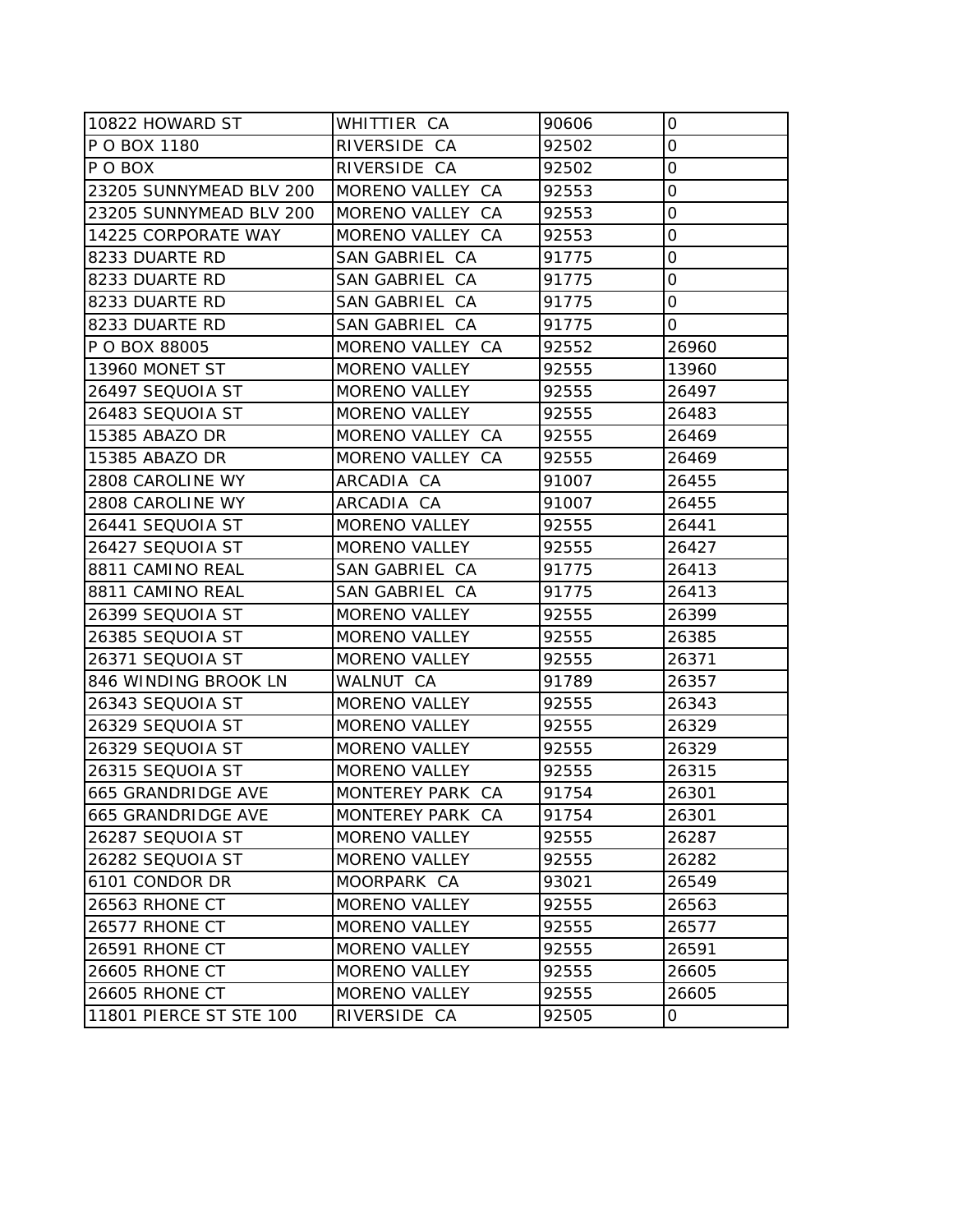| <b>Situs Street</b> | <b>Situs City</b>    | <b>Situs Zip</b> |
|---------------------|----------------------|------------------|
|                     |                      | 0                |
|                     |                      | $\overline{O}$   |
|                     |                      | 0                |
|                     |                      | 0                |
|                     |                      | 0                |
|                     |                      | 0                |
|                     |                      | 0                |
|                     |                      | 0                |
| ALESSANDRO          | MORENO VALLEY        | 92555            |
|                     |                      | 0                |
|                     |                      | $\overline{O}$   |
|                     |                      | $\overline{O}$   |
|                     |                      | 0                |
|                     |                      | $\overline{O}$   |
|                     |                      | 0                |
|                     |                      | 0                |
| <b>BLUE RIBBON</b>  | <b>MORENO VALLEY</b> | 92555            |
| <b>BLUE RIBBON</b>  | <b>MORENO VALLEY</b> | 92555            |
| <b>BLUE RIBBON</b>  | MORENO VALLEY        | 92553            |
| <b>BLUE RIBBON</b>  | <b>MORENO VALLEY</b> | 92553            |
| <b>BLUE RIBBON</b>  | <b>MORENO VALLEY</b> | 92555            |
| <b>BLUE RIBBON</b>  | <b>MORENO VALLEY</b> | 92555            |
| <b>BLUE RIBBON</b>  | <b>MORENO VALLEY</b> | 92555            |
| <b>BLUE RIBBON</b>  | <b>MORENO VALLEY</b> | 92555            |
| <b>BLUE RIBBON</b>  | <b>MORENO VALLEY</b> | 92555            |
|                     |                      | 0                |
|                     |                      | $\overline{O}$   |
|                     |                      | $\overline{O}$   |
|                     |                      | 0                |
|                     |                      | 0                |
|                     |                      | 0                |
|                     |                      | $\overline{O}$   |
|                     |                      | O                |
|                     |                      | 0                |
|                     |                      | 0                |
|                     |                      | 0                |
|                     |                      | O                |
|                     |                      | O                |
|                     |                      | 0                |
|                     |                      | 0                |
|                     |                      | $\overline{O}$   |
|                     |                      | $\overline{O}$   |
|                     |                      | 0                |
|                     |                      | 0                |